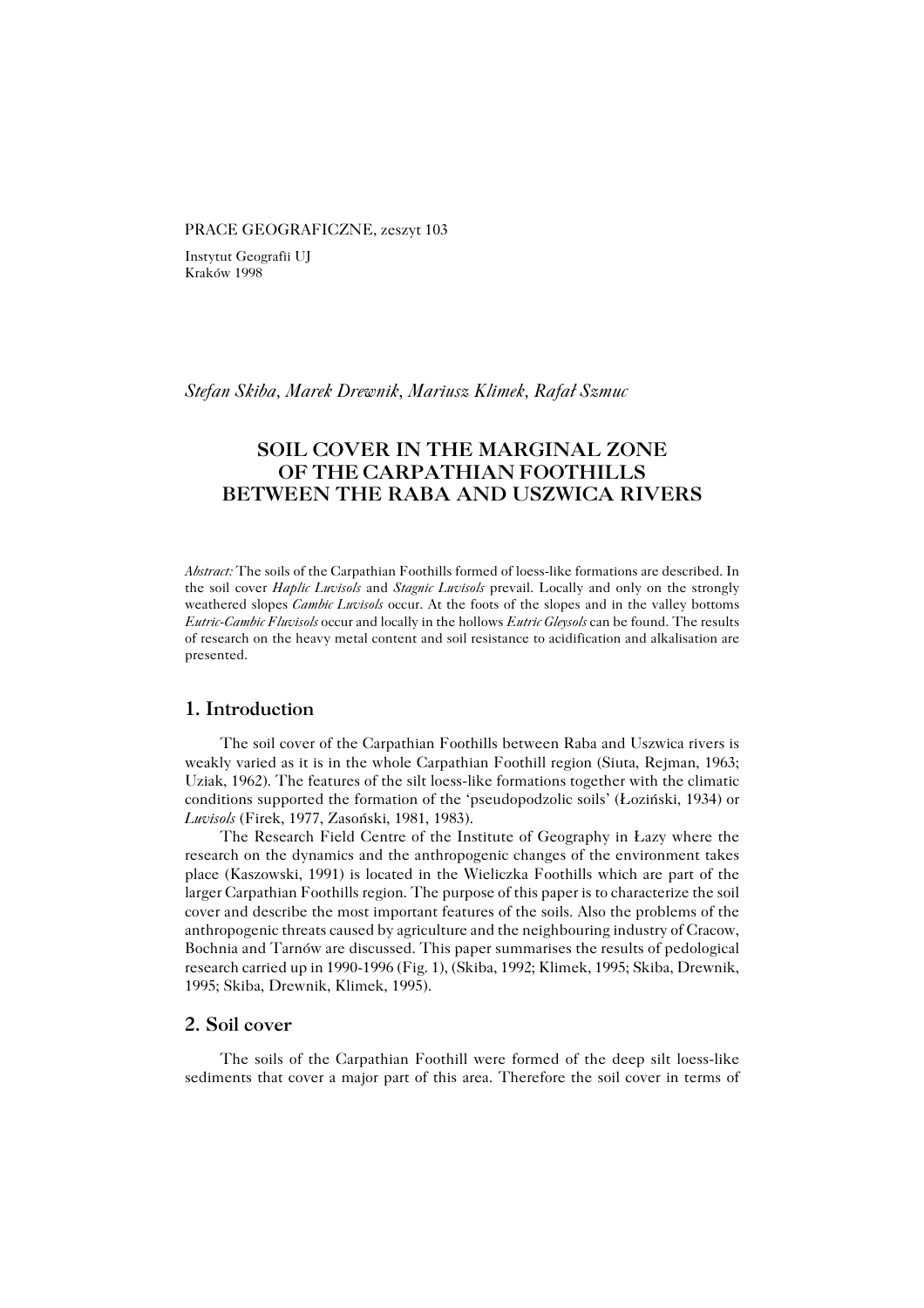

Fig. 1. Location of sampling sites

Ryc. 1. Lokalizacja punktów badawczych.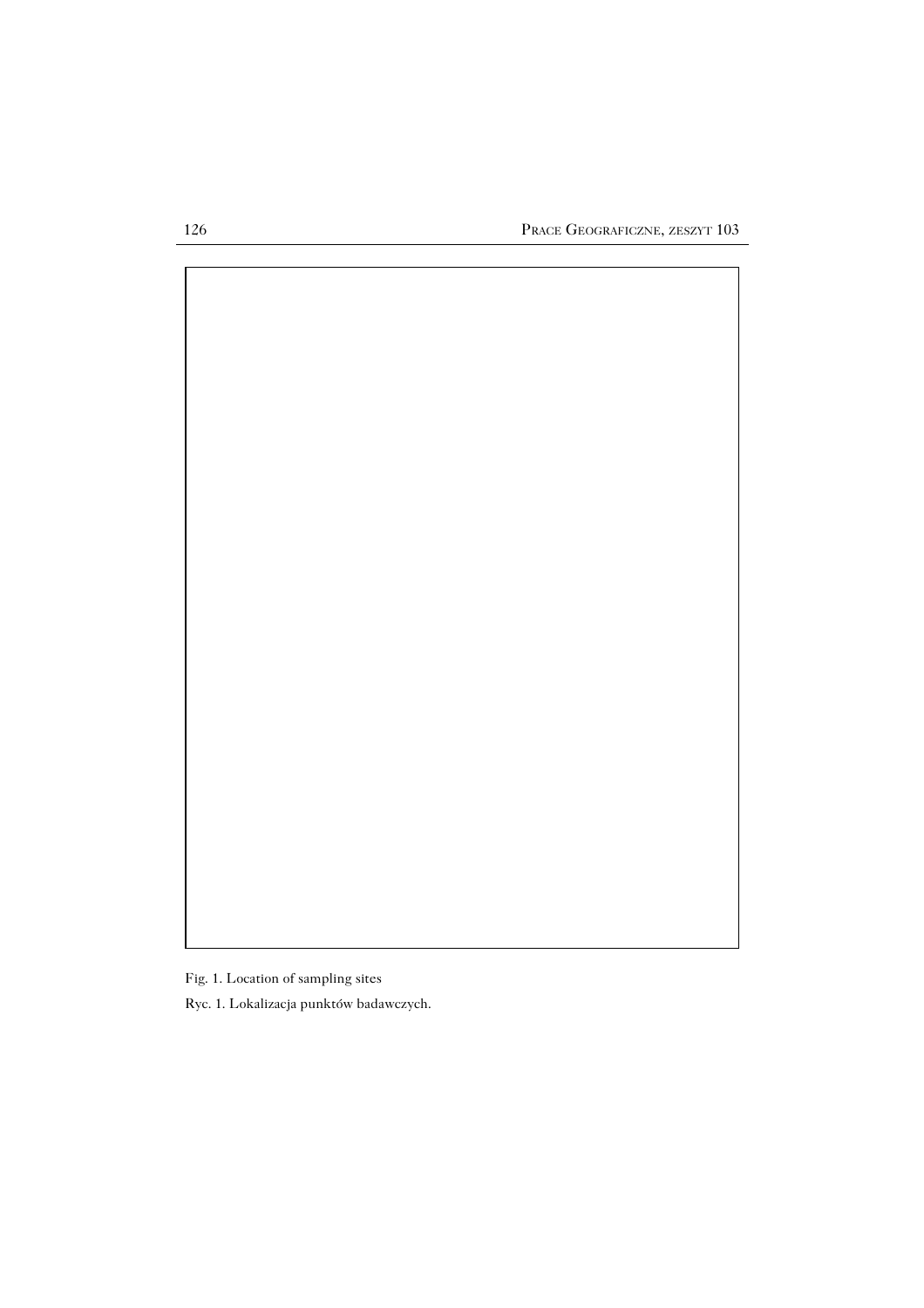typology is weakly differentiated. This is the result of the consi− derable genetic homogeneity of the silt formations and of the homogenous climatic conditions in the Carpathian Foothills. As it is in the whole area of the Carpathian Foothills *Haplic Luvisols* and *Stagnic Luvisols* prevail forming a mosaic of difficult−to−part complexes (Uziak, 1962; Zasoński, 1981, 1983; Skiba, 1995). They cover about 80% of the area. The remaining 20% is covered by the delluvial *Cambisols* and *Cambic Fluvisols. Eutric Gleysols* occur on the small inner−forest wet areas (Skiba, 1995).

*Haplic Luvisols* were formed as a result of the lessivage process, that is, the reduction of the coloidal fraction in the surface horizons. In the profile of these soils a clear regularity in the distribution of the clay particles (the diameter below 0.002 mm) takes place. Below the humus horizon (*A*) a white eluvial horizon (*luvic−Eet*) occurs while below the brown argillic−Bt can be found. The argillic horizon (*Bt*) is characterized by greater cohesion, which is a result of the illuviation of the colloids. The illuviation can



Fig. 2. Clay in the selected *Luvisol* profiles

Ryc. 2. Ił koloidalny w wybranych profilach gleb płowych.

be found deep in the soil (below 200 cm) where the gradual change into bedrock takes place (*C*). Stratification of the soil profile (*A−Eet−Bt−BtC−C*) typical for *Luvisols* is the result of the gravitational movement of the dispersed clay fraction (Fig. 2).

The thick illuvial horizon (*Bt*) is weakly penetrable and limits the infiltration of the precipitation or thaw water. The periodically stagnant precipitation water in the argillic horizon (*Bt*) causes the oxidation−reduction processes (gley) in the surface layers of the soil profile. It can be characterized with more distinct whitening of the soil mass in the luvic horizon and with the characteristic patches in the oxidation−reduction process zone (*Eetg, Btg*). Such soils are classified as *Stagnic Luvisols*. *Haplic Luvisols* and *Stagnic Luvisols* form mosaic complexes in the Foothill area and the separation of the two types is possible only with the use of micromorphological methods (Zasoński, 1983).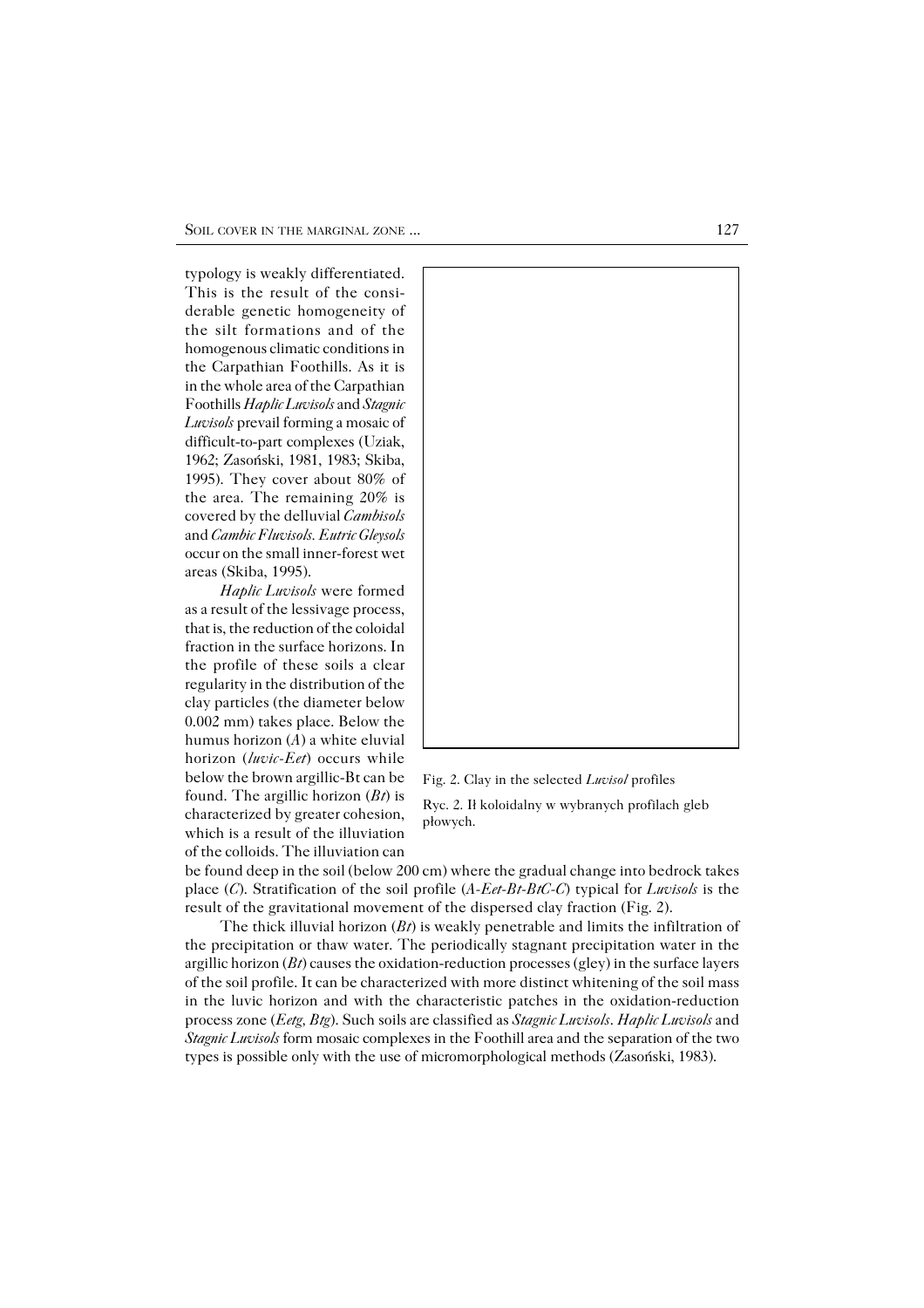On the steeper slopes in the agricultural complexes formations similar to *Cambisols* occur. These soils seem to have been formed as a result of weathering and anthropogenic processes. In such places the eroded and shallow humus layer is regenerated by agricultural activities. The ploughed surface horizons and sub−humus ones (*Eet and Bt*) are being mixed and enriched with the organic matter. Thus a new (agricultural) humus layer is formed (*Aagr*) together with a new soil profile: (*Aagr/Bt−Bt−BtC−C*) similar to *Cambisols*. Such processes of 'rejuvenation' of the soil can be found in the areas subject to erosion and the soils are then called secondary *Cambisols* (Uziak, 1962). At the bottom of the river valley well−formed *Cambic Fluvisols* occur. On the mid−field wet areas *Eutric Gleysols* can be found and they are probably formed under the influence of the surface (usually on the argillic horizon) precipitation water. These soils cover small areas with hydrophyllic vegetation.

### **2. Properties of the soils**

The loess−like formations that are the bedrock for soils condition their silt texture (Tab. 1). These formations have a small amount of sand (5−10%); a large amount of silt (50−60%) and a lot of clay (10−20%). The distribution of clay in the soil profile is characteristic for the lessivage process; in the surface horizons it is between 5−10% and in the argillic horizons respectively more – 10−20%. In the mineral composition quartz prevails and among the clay minerals – illites and mixed forms of montmoryllonite− illite. Kaollinites occur vestigally (Fig. 3).

The content of humus in the described soils is about 1.5−2.5%. Only in the meadow soils is it 3.0%. In the forest soils, because of the constant supply of leaf organic matter, the humus horizons are shallow (5−10 cm) but the content of humus is about 3−4%.

The reaction of the described soils is generally acidic in the forest soils – pH 4.0− 5.0; or weakly acidic in the agricultural soils – pH 5.0−6.0. The generally low pH values in the silt soils of the Carpathian Foothills are the result of the lack of the calcium carbonate in the loess−like formations. The base saturation is also smaller in the forest soils (below 50%) and greater in the agricultural soils. These differences are caused by the fertilization and liming processes (Tab. 1).

#### **3. Buffering capability**

Soil buffering, i.e. resistance to acidification or alkalization, depends very much on texture and mineral composition together with the content of humus. As a measure of the soil buffering the gradient of the buffering curve has been drawn against the axis drawn on the so−called 'theoretical curve' traced for distilled water. The small gradient means greater buffering capacity while a picture close to the theoretical curve means smaller degree of buffering. Analysed buffering diagrams (Fig. 4) show small gradients of the buffering curves of the surface horizons of the forest soils against the axes. The meadow soils have a more pronounced gradient with the agricultural soils having the steepest. This means, therefore, that the surface horizons of the forest soils have the strongest resistance to the reaction changes, grass horizons of the meadow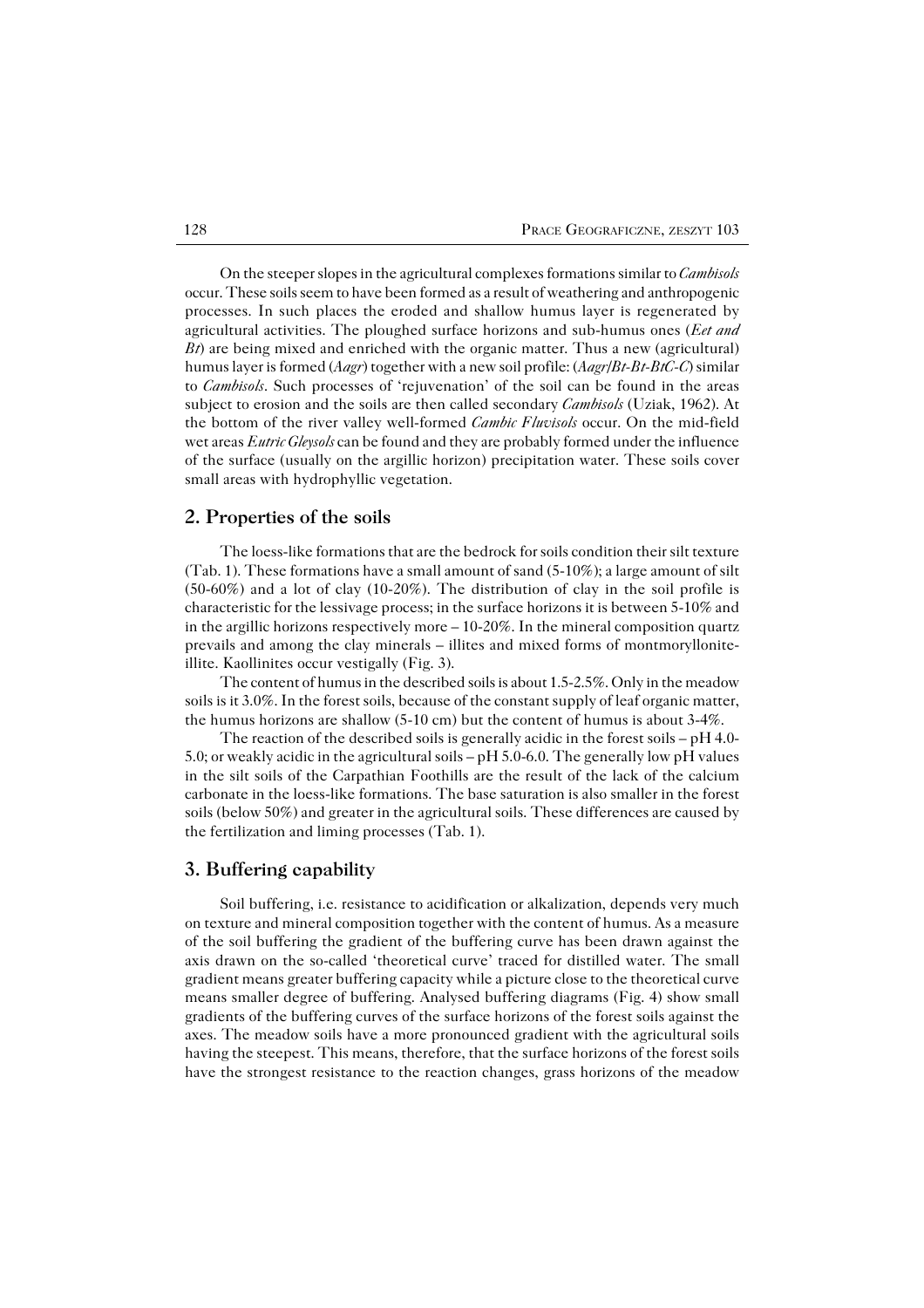Fig. 3. X−ray diffraction patterns of fine earth of the soil in the genetic horizons.

Ryc. 3. Dyfraktogramy rentgenowskie części ziemistych gleby z poziomów genetycznych.

soils – weaker and the agricultural soils – the weakest. This regularity is the result of the varied organic matter in the soils. In case of decalcified soils such as the silt soils, the buffering depends mainly on the amount of the organic matter and clay minerals composition (Pokojska, 1992, Ulrich, 1987). The greater acidification and alkalization capacity is caused by the mineral composition of the soil. A slight weakening of the self−regulatory properties in the mineral horizons of the soil can cause a greater amount of illites than minerals of the montmoryllonite group (smectites). The presented curves seem to show good buffering in the silt soils of the region.

## **4. Heavy metal content**

Heavy metals were marked in the soils of the research area. This research was undertaken to gain pilot information about the possible pollution of soils due to emission from the neighbouring steel industry of Bochnia (Skiba, Drewnik, 1995).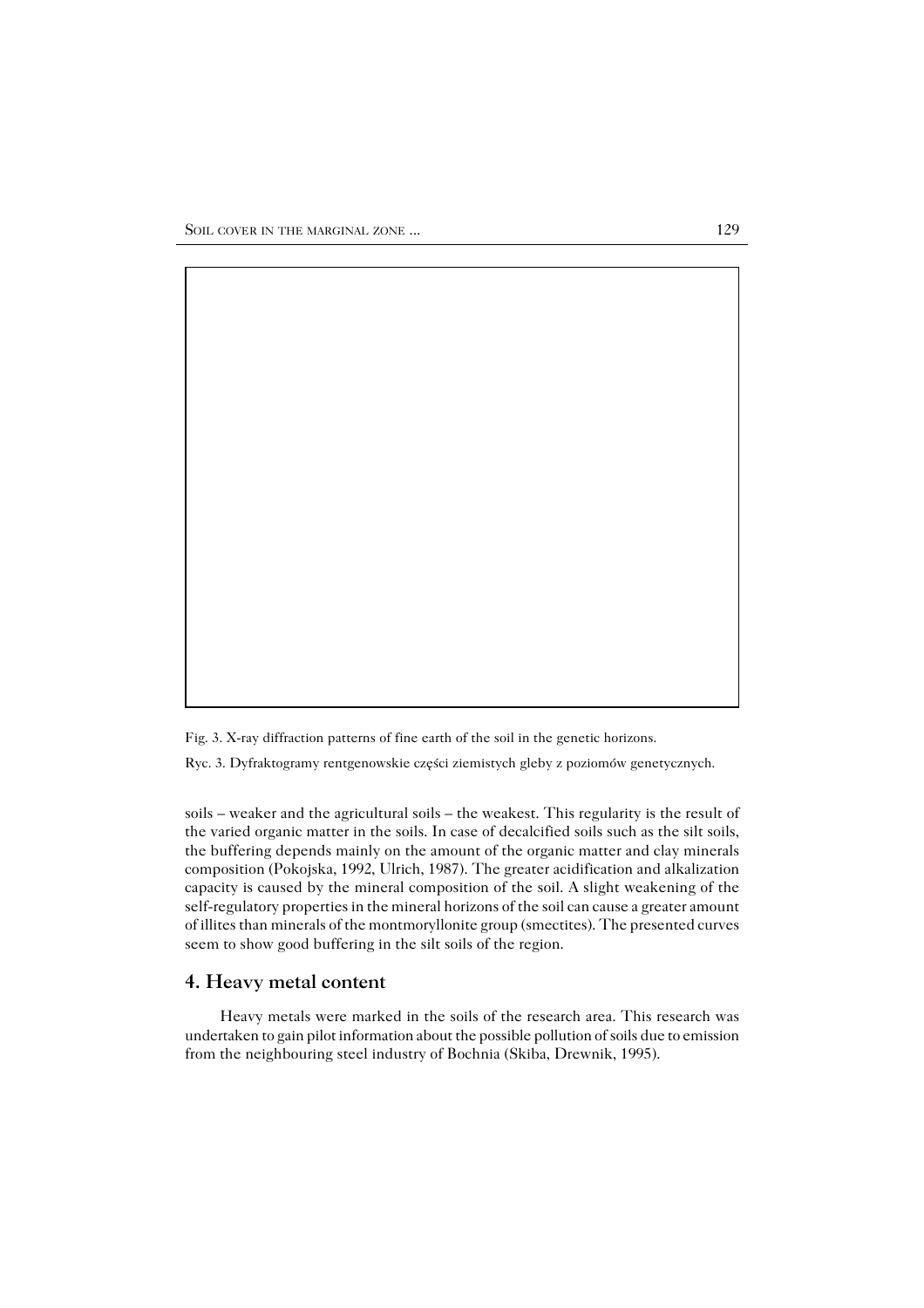|  |  |  |  | Tab. 1. Profile glebowe oraz niektóre właściwości chemiczne gleb. |  |
|--|--|--|--|-------------------------------------------------------------------|--|
|  |  |  |  |                                                                   |  |

| Profile No.<br>Profil nr | Depth<br>Głębokość    | Horizon<br>Poziom | Color (moist)<br>Barwa (wilg.) | Fraction content in %<br>Zawartość frakcji w %<br>mm                                                       |                       |                  |                 |                 | pH                                  |            | Humus<br>C org<br>Próchnica |                | H<br>Exch.<br>acidity                  | S<br>CEC     | ECEC         | V<br><b>BS</b>    |                 |
|--------------------------|-----------------------|-------------------|--------------------------------|------------------------------------------------------------------------------------------------------------|-----------------------|------------------|-----------------|-----------------|-------------------------------------|------------|-----------------------------|----------------|----------------------------------------|--------------|--------------|-------------------|-----------------|
|                          | [cm]                  |                   |                                | $0.05 -$<br>$0.02 -$<br>$0.006 -$<br>$0.1 -$<br>$10 -$<br>< 0.002<br>0.05<br>0.02<br>0.006<br>0.002<br>0.1 |                       |                  |                 |                 | H <sub>2</sub> 0                    | KCI        | [%]                         |                | $cmol(+)$ kg <sup>-1</sup>             |              |              | $\lceil\% \rceil$ |                 |
|                          |                       |                   |                                |                                                                                                            |                       | HAPLIC LUVISOL - |                 |                 | GLEBA PŁOWA TYPOWA -                |            | <b>ŁAZY</b>                 |                |                                        |              |              |                   |                 |
|                          | $0 - 20$<br>$20 - 43$ | Α<br>Eet          | 10YR4/4<br>10YR5/2             | 5<br>5                                                                                                     | 11<br>$\overline{12}$ | 48<br>48         | 18<br>17        | 8               | 11<br>10                            | 5.9<br>5.5 | 5.0<br>4.1                  | 1.35           | 2 3 2                                  | 4.48<br>5.02 | 3.17<br>2,52 | 8.05<br>7.57      | 39<br>29        |
|                          | 43-90                 | Bt                | 7.5YR4/6                       | 6                                                                                                          | $\overline{12}$       | 42               | 17              | 8               | 15                                  | 5.3        | 3.8                         |                |                                        | 5.22         | 3.48         | 9.08              | 42              |
|                          | 90-120                | Bt/C              | 10YR6/5                        | 4                                                                                                          | $\overline{12}$       | $\overline{38}$  | $\overline{22}$ | $\overline{11}$ | 10                                  | 5.4        | 4.0                         |                |                                        | 4.18         | 4.12         | 8.30              | 49              |
|                          |                       |                   | STAGNIC LUVISOL                |                                                                                                            |                       |                  |                 |                 | GLEBA PŁOWA OPADOWO-GLEJOWA         |            |                             |                | GAIK BRZEZOWA ON ' DOBCZYCE' RESERVOIR |              |              |                   |                 |
| $\overline{2}$           | $0 - 25$              | Ap                | 10YR5/3                        | 14                                                                                                         | 8                     | 41               | 19              | 8               | 10                                  | 5.9        | 4.7                         | 1.11           | 1.91                                   | 0.23         | 75           | 7.73              | 97              |
|                          | $25 - 32$             | AEeta             | 10YR5/3                        | 12                                                                                                         |                       | 42               | 20              | 8               | 11                                  | 6.2        | 5.2                         | 1.36           | 2 3 4                                  | 0.88         | 8.1          | 8.98              | 90              |
|                          | 32-88                 | Btg               | 7.5YR5/6                       | 11                                                                                                         | 8                     | 37               | 18              | 8               | 18                                  | 5.8        | 4.4                         |                |                                        | 0.18         | 10.7         | 10.88             | 98              |
|                          | 88-160                | Bt/C              | 7.5YR5/6                       | 8                                                                                                          | $\mathbf{Q}$          | 40               | 20              | 6               | $\overline{17}$                     | 5.0        | 36                          |                |                                        | 2.28         | 6.7          | 8.98              | 74              |
|                          |                       |                   |                                |                                                                                                            |                       |                  |                 |                 | SAMPLES FROM THE SURFACE HORIZONS - |            | ŁAZY                        |                |                                        |              |              |                   |                 |
|                          | 280-300               | C                 |                                | 11                                                                                                         | 15                    | 47               | 13              |                 | PRÓBKI POZIOMÓW POWIERZCHNIOWYCH -  | 5.6        | <b>ŁAZY</b>                 | $\blacksquare$ | $\blacksquare$                         | 1.75         | 7.03         | 8.78              | 80              |
| $\overline{c}$           | $0 - 5$               | Ah                |                                | 18                                                                                                         | 18                    | 40               | 13              | 3<br>3          | 11<br>8                             | 4,1        | 4.0<br>3.3                  | 3.50           | 6.03                                   | 17.63        | 1.31         | 18.94             | $\overline{7}$  |
| 3                        | $0 - 20$              | Ap                |                                | 12                                                                                                         | 11                    | 45               | 18              | 5               | 9                                   | 5.2        | 4.1                         | 0.97           | 1.63                                   | 4.62         | 3.73         | 8.35              | 44              |
| $\overline{4}$           | $0-5$                 | Ah                |                                | 17                                                                                                         | 11                    | 46               | 14              | 3               | $\overline{9}$                      | 45         | 3.6                         | 6,28           | 10.83                                  | 17.91        | 9.07         | 26.98             | $\overline{34}$ |
| 5                        | $0 - 20$              | Ap                |                                | 13                                                                                                         | 11                    | 45               | 17              | 5               | $\overline{9}$                      | 6.0        | 5.4                         | 0.70           | 1.21                                   | 2.80         | 6.60         | 9.40              | 70              |
| 6                        | $0-5$                 | Ad                |                                | 10                                                                                                         | $6\phantom{1}6$       | 42               | $\overline{25}$ | 6               | $\overline{11}$                     | 6,1        | 5.3                         | 2.20           | 3.79                                   | 4.44         | 13.19        | 17.63             | $\overline{75}$ |
| $\overline{7}$           | $0 - 5$               | Ad                |                                | 10                                                                                                         | 10                    | 44               | $\overline{17}$ | $\overline{7}$  | $\overline{12}$                     | 6.0        | 5.3                         | 1.86           | 3.21                                   | 3.56         | 13.39        | 16.95             | 79              |
| 8                        | $0-5$                 | Ad                |                                | 10                                                                                                         | 8                     | 44               | 21              | 6               | 11                                  | 65         | 5.4                         | 1.01           | 1.74                                   | 2 2 5        | 11 59        | 13.84             | 84              |
| 9                        | $0 - 20$              | Ap                |                                |                                                                                                            |                       |                  |                 |                 |                                     | 7.4        | 6.8                         | 1.20           | 2.07                                   | 0.75         | 37.15        | 37.90             | 98              |
| 10                       | $0 - 20$              | Ap                |                                | 45                                                                                                         | 10                    | 19               | 12              | 6               | 8                                   | 6.1        | 4.9                         | 2.23           | 2 2 3                                  | 266          | 5.34         | 8.00              | 67              |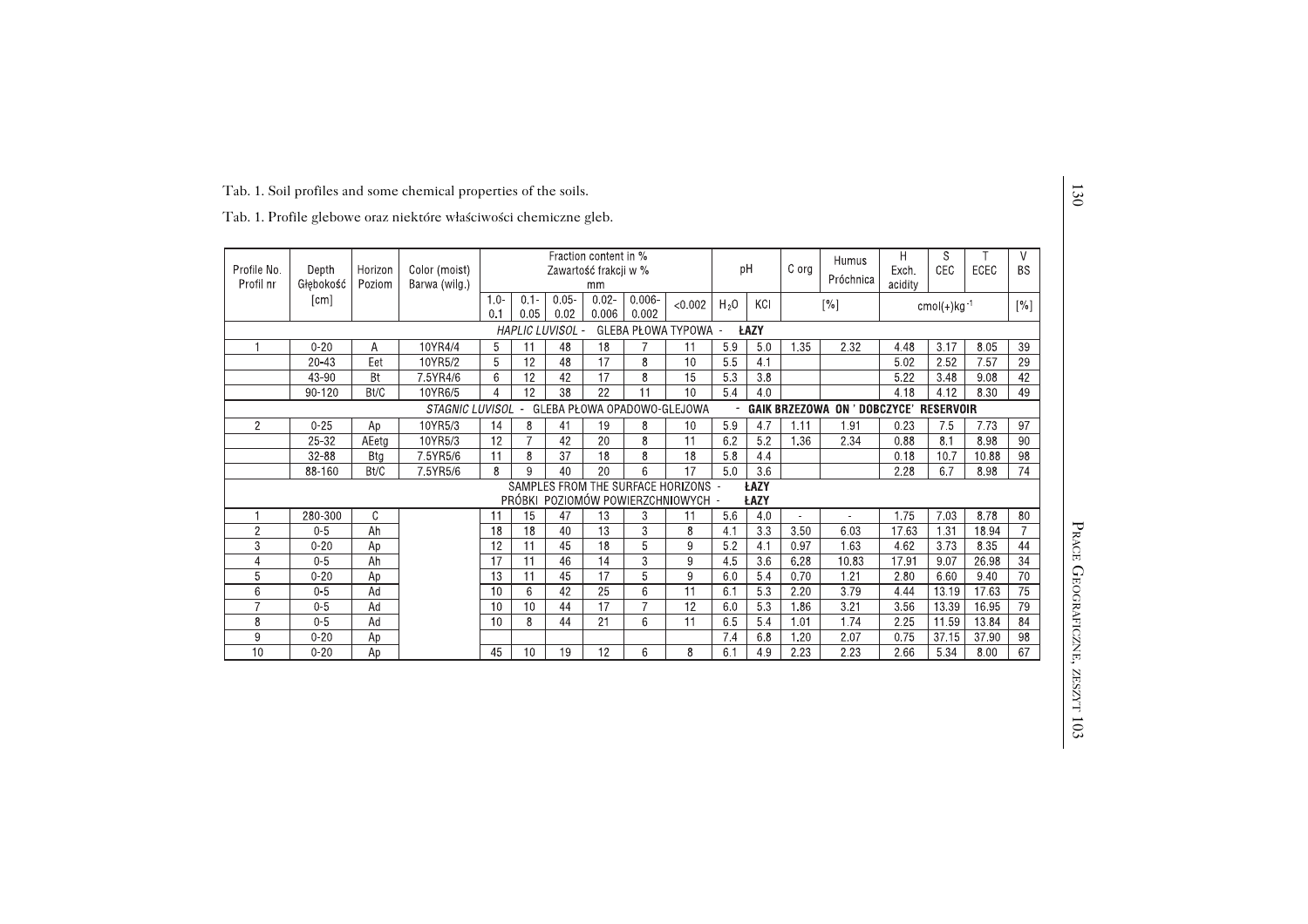

Ryc. 4. Krzywe zbuforowania gleb na tle krzywej teoretycznej (KT): A − dla poziomów powierzchniowych gleb leśnych, B − dla poziomów powierzchniowych gleb użytków zielonych, C − dla poziomów ornych gleb uprawnych, D − dla poziomów genetycznych gleby płowej.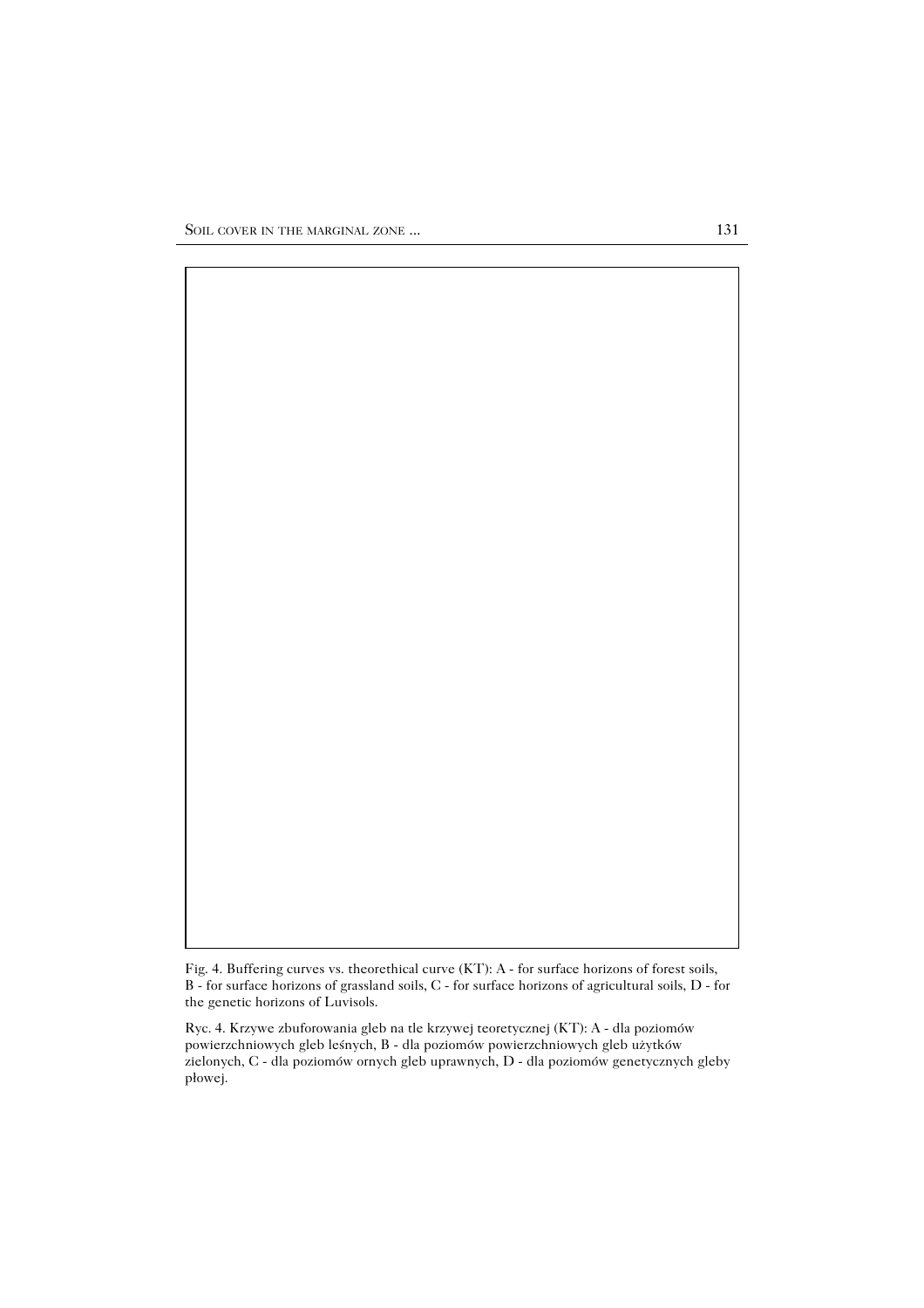The soil samples were taken from the surface horizons, from the depth of 0−5 cm and only in the agricultural soils were so−called 'mixed samples' taken from the depth of 0−20 cm. The location of the sampling sites (Fig. 1) included the distance from the possible pollution emitters: Samples 1, 2, 3 and 4 were taken in the north−western part of Łazy, Sample 1 was taken from a depth of 280 − 300 cm i.e. bedrock formation for the researched soils, Samples 5, 6 and 7 were taken in the Dworski Stream catchment area, Samples 8 and 9 – close to the local road from Brzeźnica to Rzezawa (c.10 m). Site 10 was placed about 10 m away from the intersection of the road mentioned above with the international road E−4 in Rzezawa.

The content of lead for Sample 1 is about 9.77-10.62 mg kg<sup>-1</sup>; zinc – 24.50-26.00 mg kg−1; cadmium – 0.55−0.70 mg kg−1; copper – 17.85−18.22 mg kg−1; chromium – 13.30− 18.55 mg kg−1; manganese – 182.0−189.0 mg kg−1. Assuming that those values are standard for the loess−like formations of the Foothills the content of some elements in the surface horizons can be interpreted as slightly raised. The content of such elements as lead, cadmium and manganese in some sites is several times larger than in the bedrock (Tab. 2, Fig. 5). The highest level of lead was marked in Samples 2 and 4. More zinc occurs in Samples 4, 6 and 9; cadmium and manganese in samples no 4, 6 and 10. At all

| Profile No.<br>Profil nr                                                             | Depth<br>Głebokość<br>[cm] | Pb    | Zn    | Cd   | Cu    | Сr    | Mn    |  |  |  |  |  |  |
|--------------------------------------------------------------------------------------|----------------------------|-------|-------|------|-------|-------|-------|--|--|--|--|--|--|
| ŁAZY                                                                                 |                            |       |       |      |       |       |       |  |  |  |  |  |  |
| 1                                                                                    | 280-300                    | 10.62 | 26.00 | 0.70 | 18.22 | 18.55 | 189.0 |  |  |  |  |  |  |
| 1'                                                                                   | 280-300                    | 9.77  | 24.50 | 0.55 | 17.85 | 13.30 | 182.5 |  |  |  |  |  |  |
| $\overline{2}$                                                                       | $0-5$                      | 48.07 | 40.50 | 0.05 | 11.70 | 26.68 | 154.0 |  |  |  |  |  |  |
| 3                                                                                    | $0 - 20$                   | 18.72 | 53.25 | 0.42 | 20.15 | 22.53 | 282.0 |  |  |  |  |  |  |
| 4                                                                                    | $0-5$                      | 85.72 | 96.00 | 1.67 | 25.12 | 34.23 | 546.5 |  |  |  |  |  |  |
| 5                                                                                    | $0 - 20$                   | 15.32 | 37.00 | 0.32 | 16.30 | 22.88 | 153.5 |  |  |  |  |  |  |
| 6                                                                                    | $0-5$                      | 28.72 | 83.00 | 1.05 | 22.82 | 17.73 | 428.0 |  |  |  |  |  |  |
| $\overline{7}$                                                                       | $0-5$                      | 19.37 | 58.75 | 0.87 | 23.40 | 17.38 | 193.5 |  |  |  |  |  |  |
| 8                                                                                    | $0-5$                      | 18.30 | 58.25 | 0.92 | 21.47 | 23.95 | 269.5 |  |  |  |  |  |  |
| 9                                                                                    | $0 - 20$                   | 31.47 | 69.75 | 0.57 | 19.50 | 18.63 | 130.5 |  |  |  |  |  |  |
| 10                                                                                   | $0 - 20$                   | 20.62 | 44 50 | 1.27 | 16.70 | 12.50 | 151.5 |  |  |  |  |  |  |
| 10'                                                                                  | $0 - 20$                   | 21.05 | 45.00 | 1.20 | 17.65 | 7.63  | 339.0 |  |  |  |  |  |  |
| Catchment area of Ratanica and Debnik rivers near DOBCZYCE (Niemyska-Łukaszuk, 1993) |                            |       |       |      |       |       |       |  |  |  |  |  |  |
| 10                                                                                   | $0 - 23$                   | 27.50 | 57.50 | 0.40 |       |       |       |  |  |  |  |  |  |
| 11                                                                                   | $0 - 18$                   | 21.11 | 53.50 | 0.30 |       |       |       |  |  |  |  |  |  |
| 13                                                                                   | $0 - 17$                   | 40.00 | 85.10 | 0.77 |       |       |       |  |  |  |  |  |  |

Tab. 2. Zawartość metali ciężkich w powierzchniowych poziomach badanych gleb.

Tab. 2. Content of the heavy metals in surface horizons of investigated soils.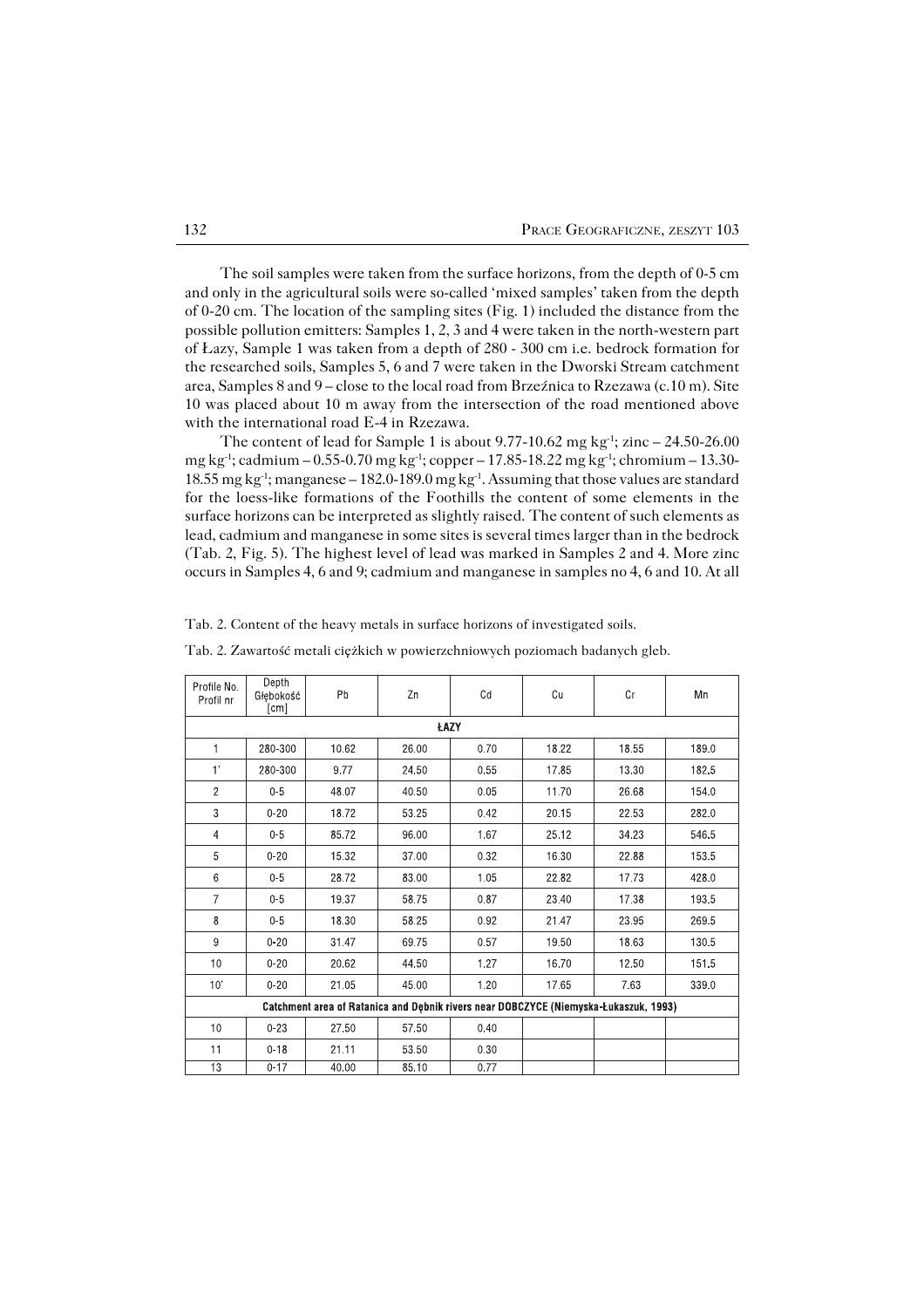

Ryc. 5. Zawartość metali ciężkich w glebach progu Pogórza Karpackiego.

sampling points large amounts of copper and chromium has not been observed. Similar results for lead, cadmium and zinc for the surface horizons of the silt soils of the southern part of the Carpathian Foothills in the Dobczyce river reservoir surroundings (Tabs 1 and 2) were described by Niemyska−Łukaszuk (1993). Higher values for the heavy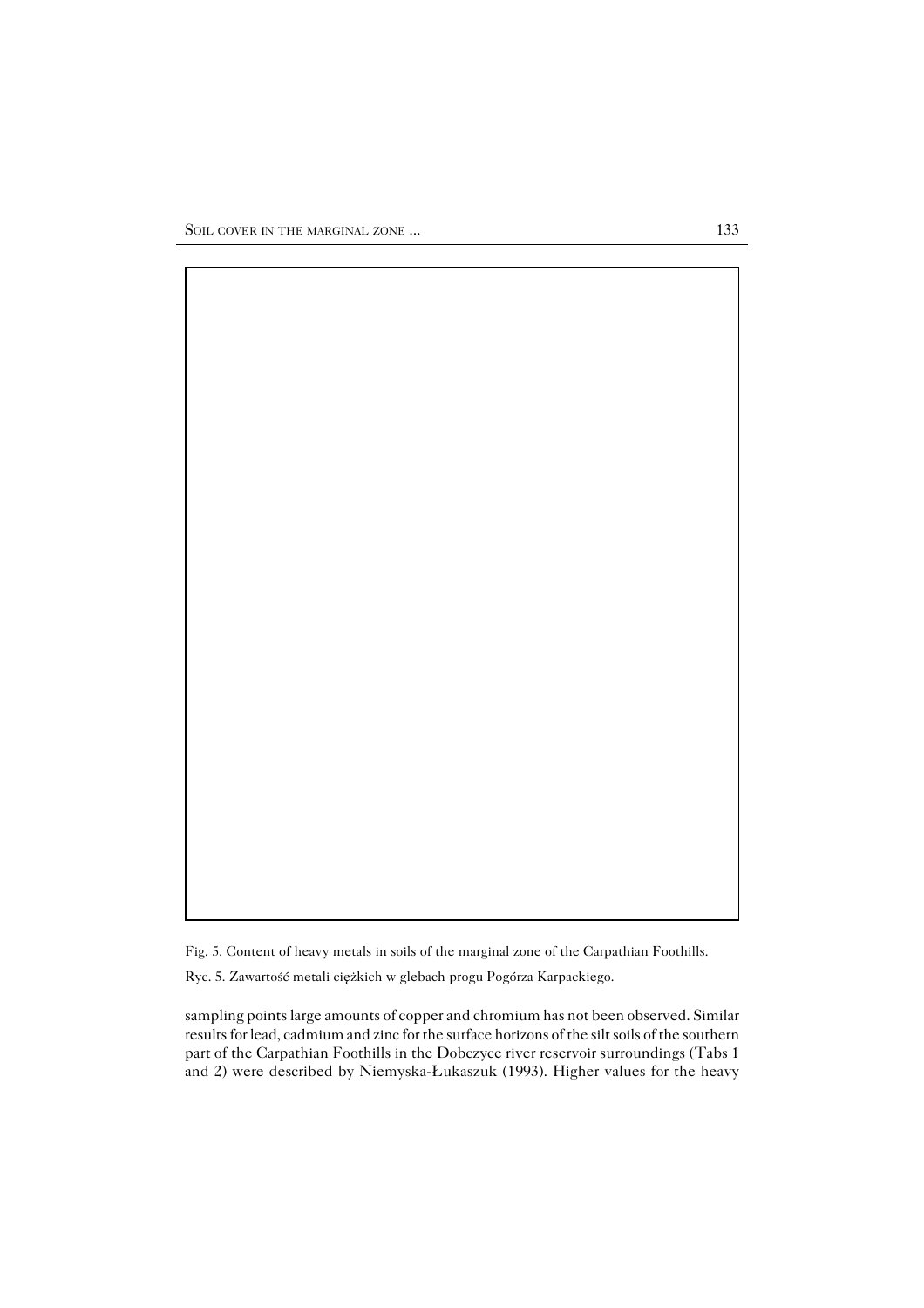metal content occur mainly in the agricultural soils. This is probably the result of fertilizing.

The presented values of the heavy metal content in the soils are, despite a slight increase in the agricultural soils, distinctly lower than the standards for the polluted soils presented in literature (Kabata−Pendias, Pendias, 1993).

#### **5. Conclusion**

The soil cover of the Carpathian Foothills is weakly typologically varied, which is the result of the homogeneity of the loess−like bedrock.

*Haplic Luvisols* and *Stagnic Luvisols* prevail in the soil cover. Well−formed *Eutric Fluvisols* occur at the foot of the slopes and in the river valley bottoms.

The texture, mineral composition, content of humus and large exchange capacity prove substantial buffering capabilityof the soils, which results in classifying these soils as resistant to acidification and alkalization.

The results of pilot research upon the heavy metal content in the soils do not show the pollution of soil with these elements.

### **References**

- Adamczyk B., Oleksynowa K., Niemyska−Łukszuk J., Drożdż−Hara M., Miechówka A., Kozłowska E., Fajto A. (1983): *Zbuforowanie gleb Puszczy Niepołomickiej*, Roczn. Glebozn., 34.
- Firek A. (1977): *Niektóre właściwości i kryteria oceny stosunków wodnych gleb pyłowych Pogórza Karpackiego,* Roczn. Glebozn., 34.
- Kabata−Pendias A., Pendias H. (1993): *Biogeochemia pierwiastków śladowych***,** PWN, Warszawa.
- Kaszowski L. (1991): *Stacja Naukowa Instytutu Geografii UJ w Łazach − cele i zadania*, Zesz. Naukowe UJ, Prace Geogr., 100.
- Klimek M. (1995): *Charakterystyka pokryw glebowych w eksperymentalnej zlewni Dworskiego Potoku w Łazach (Pogórze Wielickie)* [in:] L. Kaszowski (ed*.), Dynamika i antropogeniczne przeobrażenia środowiska przyrodniczego progu Karpat pomiędzy Rabą a Uszwicą*, Inst. Geogr. UJ, Kraków.
- Łoziński W. (1934): *Gleby leśne Pogórza Karpat Wschodnich*, Prace Roln.−Leśn. PAU, 12.
- Niemyska−Łukaszuk J. (1993): *Formy cynku, ołowiu i kadmu w glebach wybranych regionów Karpat Zachodnich*, Zesz. Nauk. AR w Krakowie, ser. Rozprawy, 187.
- Pokojska U. (1992): *Adsorpcja i wymiana kationów w próchnicach leśnych*, Uniw. M. Kopernika wToruniu, Rozprawy, 100.
- Siuta J., Rejman M. (1963): *Przyczynek do poznania genezy i składu chemicznego gleb ornych Pogórza Dynowskiego*, Pamiętnik Puławski, 9.
- Skiba S. (1992): *Gleby zlewni Starej Rzeki na Pogórzu Wielickim*, Zesz. Nauk. UJ, Prace Geogr., 88.